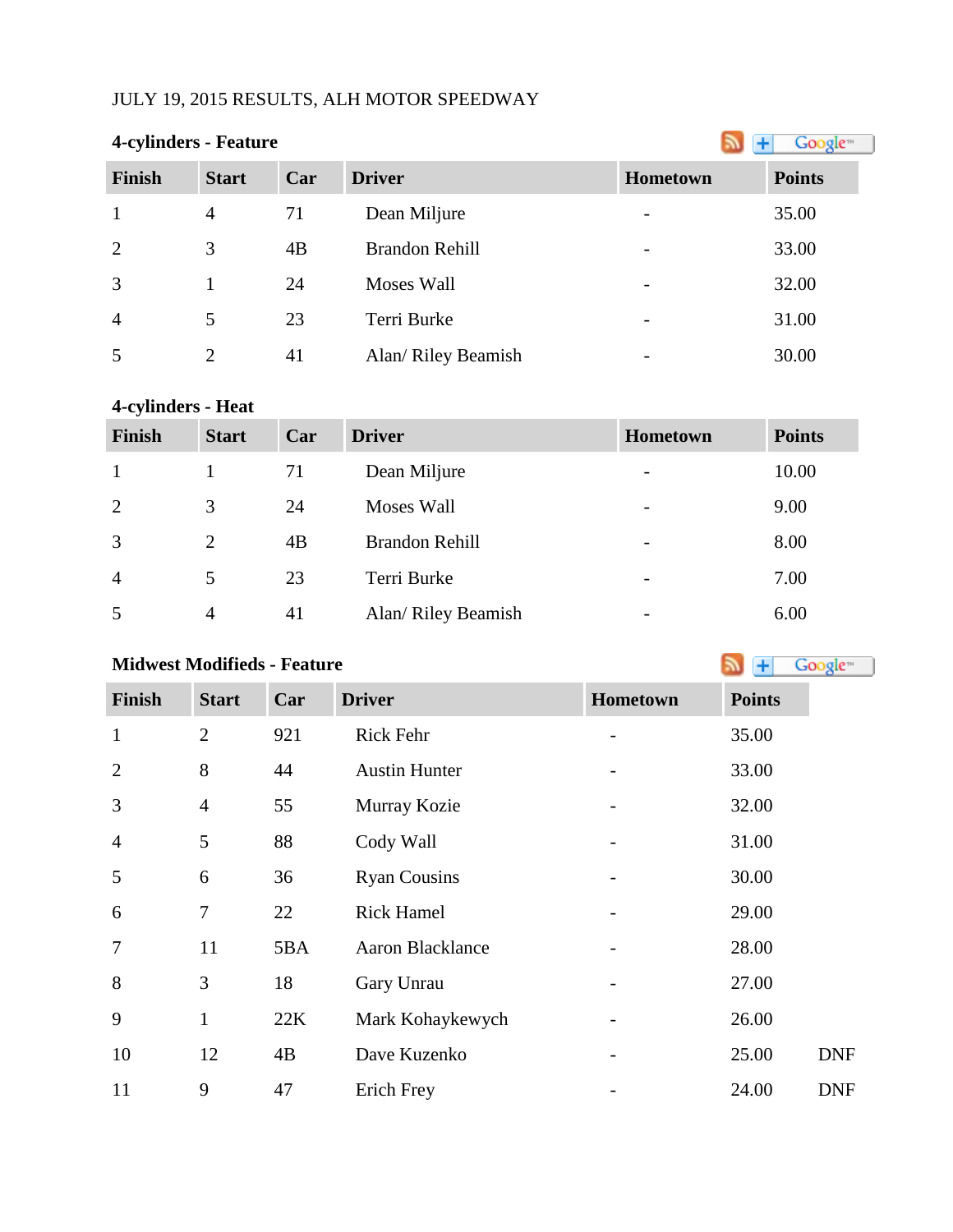| Finish         | <b>Start</b>   | Car | <b>Driver</b>       | Hometown                 | <b>Points</b> |
|----------------|----------------|-----|---------------------|--------------------------|---------------|
| $\mathbf{1}$   | $\overline{2}$ | 36  | <b>Ryan Cousins</b> | $\overline{\phantom{a}}$ | 10.00         |
| 2              | 6              | 22  | <b>Rick Hamel</b>   | $\overline{\phantom{a}}$ | 9.00          |
| $\overline{3}$ | 3              | 88  | Cody Wall           | $\overline{\phantom{a}}$ | 8.00          |
| $\overline{4}$ | 5              | 55  | Murray Kozie        | $\overline{\phantom{a}}$ | 7.00          |
| 5              |                | 15M | Don Martin          | $\overline{\phantom{a}}$ | 6.00          |
| 6              | $\overline{4}$ | 4B  | Dave Kuzenko        | $\overline{\phantom{a}}$ | 5.00          |

### **Midwest Modifieds - Heat 2**

#### **Midwest Modifieds - Heat 1**

| <b>Finish</b>  | <b>Start</b>   | Car | <b>Driver</b>        | <b>Hometown</b>          | <b>Points</b> |
|----------------|----------------|-----|----------------------|--------------------------|---------------|
| $\mathbf{1}$   |                | 44  | <b>Austin Hunter</b> | -                        | 10.00         |
| 2              | 5              | 921 | <b>Rick Fehr</b>     | -                        | 9.00          |
| 3              | 3              | 18  | Gary Unrau           | $\overline{\phantom{0}}$ | 8.00          |
| $\overline{4}$ | $\overline{4}$ | 22K | Mark Kohaykewych     | $\overline{\phantom{0}}$ | 7.00          |
| 5              | $\overline{2}$ | 47  | Erich Frey           | -                        | 6.00          |
| 6              | 6              | 5BA | Aaron Blacklance     |                          | 5.00          |

#### **Modifieds- Feature Modifieds - Feature**

| <b>Finish</b>  | <b>Start</b>   | Car            | <b>Driver</b>       | <b>Hometown</b> | <b>Points</b> |
|----------------|----------------|----------------|---------------------|-----------------|---------------|
| $\mathbf{1}$   | $\overline{4}$ | 5              | <b>Scott Greer</b>  |                 | 35.00         |
| 2              | 5              | 10W            | Ward Imrie          |                 | 33.00         |
| 3              | 3              | 9M             | Lee Mcrae           |                 | 32.00         |
| $\overline{4}$ | 2              | 24             | James Wall          |                 | 31.00         |
| 5              |                | 48             | Jerome Guyot        |                 | 30.00         |
| 6              | 7              | 1 <sub>J</sub> | Jeff Pritchard      |                 | 29.00         |
| 7              | 6              | 40             | <b>Henry Peters</b> |                 | 28.00         |

#### **Modifieds - Heat**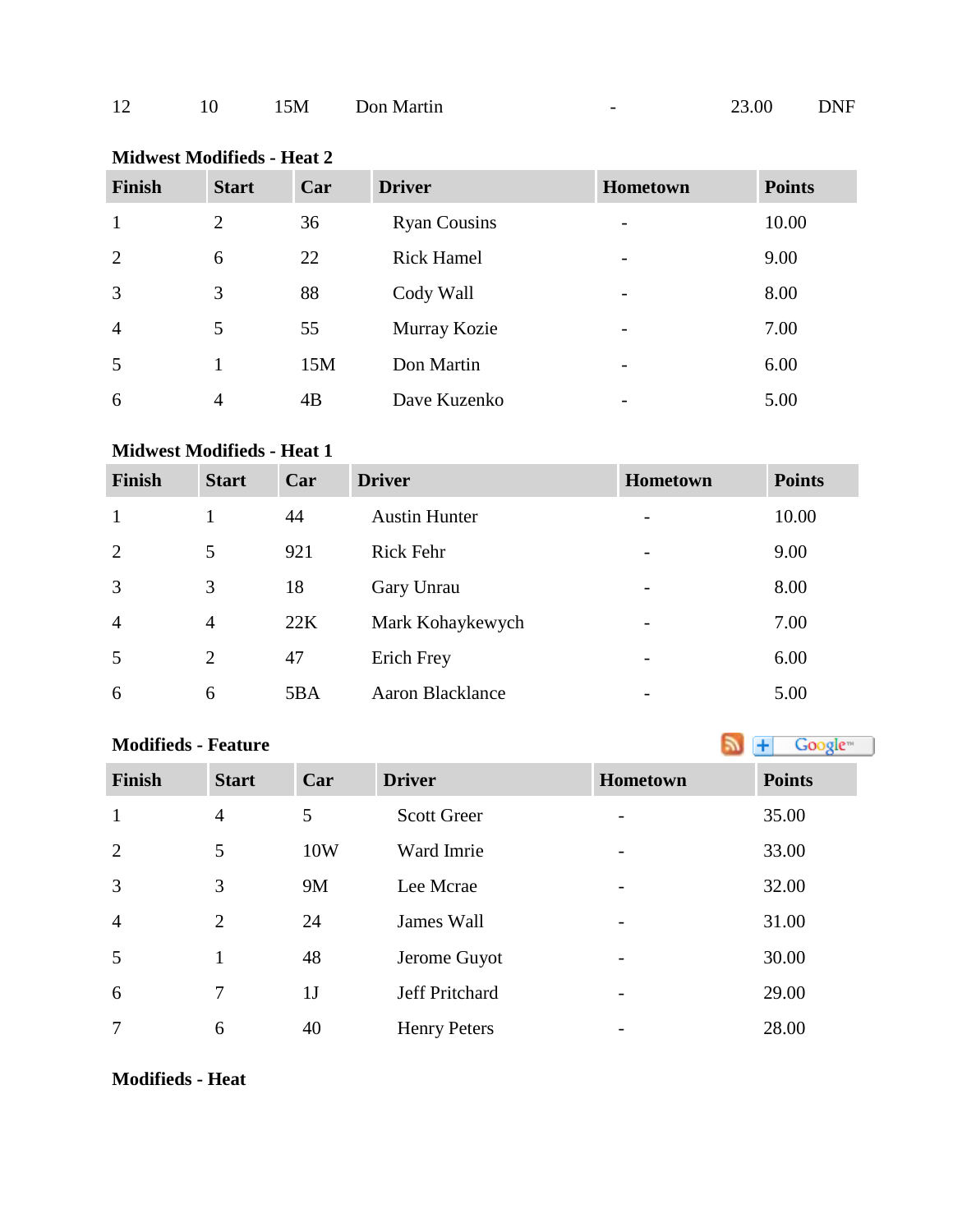| <b>Finish</b>  | <b>Start</b>   | Car            | <b>Driver</b>       | <b>Hometown</b>          | <b>Points</b> |
|----------------|----------------|----------------|---------------------|--------------------------|---------------|
| $\mathbf{1}$   | 5              | 10W            | Ward Imrie          | $\overline{\phantom{a}}$ | 10.00         |
| 2              | 3              | 5              | <b>Scott Greer</b>  |                          | 9.00          |
| 3              | 1              | 9M             | Lee Mcrae           |                          | 8.00          |
| $\overline{4}$ | $\overline{4}$ | 48             | Jerome Guyot        |                          | 7.00          |
| 5              | 7              | 24             | James Wall          |                          | 6.00          |
| 6              | 6              | 40             | <b>Henry Peters</b> | $\overline{\phantom{a}}$ | 5.00          |
| 7              | $\overline{2}$ | 1 <sub>J</sub> | Jeff Pritchard      |                          | 4.00          |

**PureStocks - Feature Constant Constant Constant Constant Constant Constant Constant Constant Constant Constant Constant Constant Constant Constant Constant Constant Constant Constant Constant Constant Constant Constant** 

| <b>Finish</b>  | <b>Start</b>   | Car | <b>Driver</b>               | Hometown                 | <b>Points</b> |            |
|----------------|----------------|-----|-----------------------------|--------------------------|---------------|------------|
| $\mathbf{1}$   | 5              | 2T  | Derek Pollock               |                          | 35.00         |            |
| $\overline{2}$ | $\overline{2}$ | 37  | <b>Steve Redman</b>         | -                        | 33.00         |            |
| 3              | 3              | 8   | Rod Wolfe                   |                          | 32.00         |            |
| $\overline{4}$ | 1              | 6   | Nathan Klaassen             |                          | 31.00         |            |
| 5              | 8              | 86  | Sian Kroeker                | $\overline{\phantom{0}}$ | 30.00         |            |
| 6              | 9              | 25  | <b>Brad Wall</b>            | $\qquad \qquad -$        | 29.00         | <b>DNF</b> |
| 7              | $\overline{4}$ | 9   | Les Mcrae                   | -                        | 28.00         | <b>DNF</b> |
| 8              | 6              | 21C | Cole Manydanuk              |                          | 27.00         | <b>DNF</b> |
| 9              | 7              | 44  | John Ford Bradon Hennoritte |                          | 26.00         | <b>DNF</b> |

## **Pure Stocks - Heat**

| <b>Finish</b>  | <b>Start</b>   | Car | <b>Driver</b>               | <b>Hometown</b> | <b>Points</b> |
|----------------|----------------|-----|-----------------------------|-----------------|---------------|
| $\mathbf{1}$   | $\overline{4}$ | 6   | Nathan Klaassen             |                 | 10.00         |
| $\overline{2}$ | 5              | 9   | Les Mcrae                   |                 | 9.00          |
| 3              | 8              | 8   | Rod Wolfe                   |                 | 8.00          |
| $\overline{4}$ | $\overline{2}$ | 37  | <b>Steve Redman</b>         |                 | 7.00          |
| 5              | 7              | 2T  | Derek Pollock               |                 | 6.00          |
| 6              | 6              | 21C | Cole Manydanuk              |                 | 5.00          |
| 7              |                | 44  | John Ford Bradon Hennoritte |                 | 4.00          |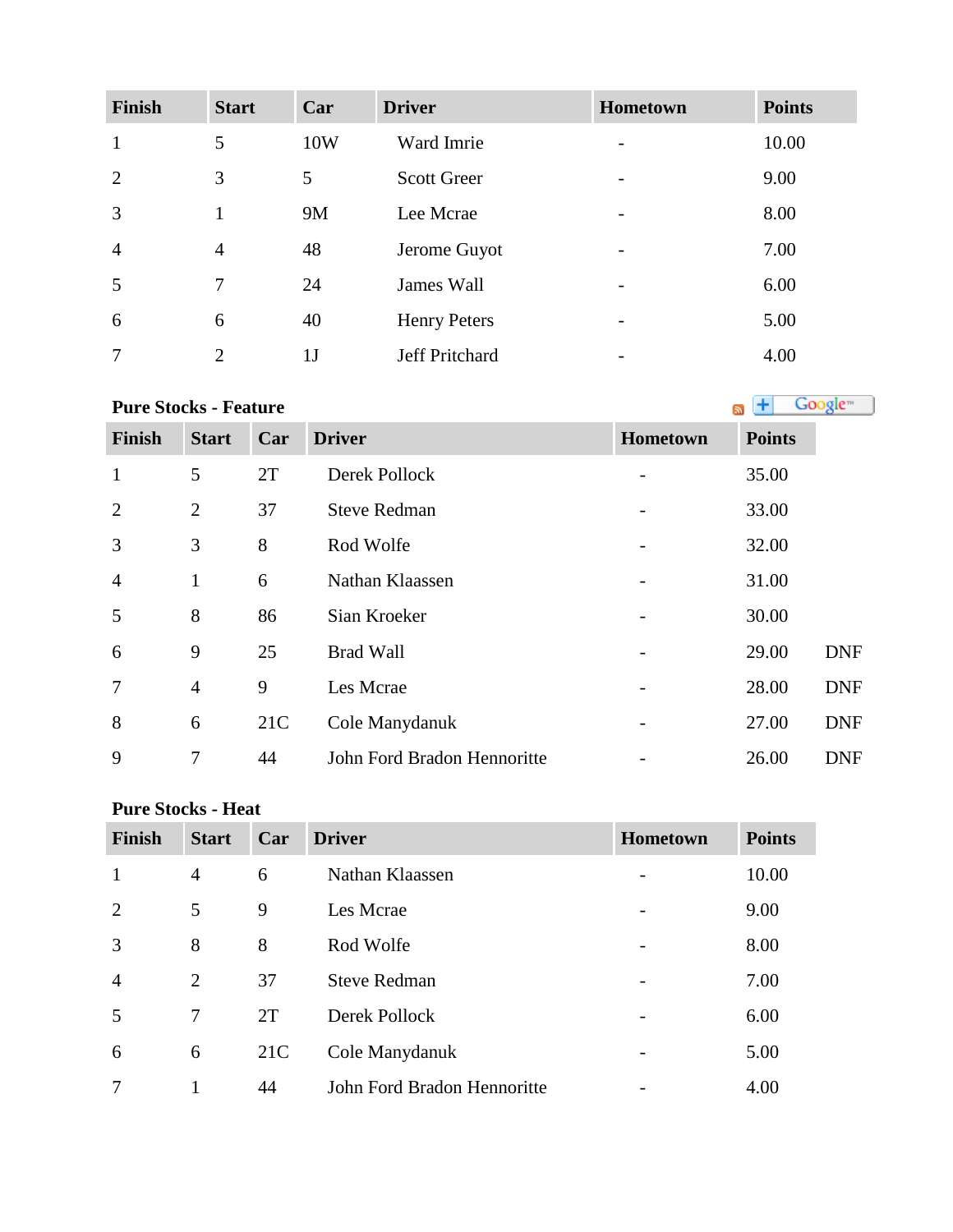| 8 | $\overline{q}$ | 86 Sian Kroeker  | $\overline{\phantom{0}}$ | 3.00 | <b>DNF</b> |
|---|----------------|------------------|--------------------------|------|------------|
|   |                | 9 3 25 Brad Wall | $\overline{\phantom{0}}$ | 2.00 | DNF        |

| <b>Street Stock - Feature</b> |                |                |                         |          |               | Google <sup>®</sup> |
|-------------------------------|----------------|----------------|-------------------------|----------|---------------|---------------------|
| <b>Finish</b>                 | <b>Start</b>   | Car            | <b>Driver</b>           | Hometown | <b>Points</b> |                     |
| $\mathbf{1}$                  | $\overline{2}$ | 53             | <b>Billy Maruca</b>     |          | 35.00         |                     |
| $\overline{2}$                | $\mathbf{1}$   | 11SR           | Shawn Holden            |          | 33.00         |                     |
| 3                             | 5              | 39P            | <b>Boomer Patterson</b> |          | 32.00         |                     |
| $\overline{4}$                | 3              | 39             | <b>Shawn Teunis</b>     |          | 31.00         |                     |
| 5                             | 6              | 70             | Jesse Teunis            |          | 30.00         |                     |
| 6                             | 8              | $\overline{2}$ | Derek Pollock           |          | 29.00         |                     |
| 7                             | 7              | 76             | <b>Brent Douglas</b>    |          | 28.00         | <b>DNF</b>          |
| 8                             | $\overline{4}$ | 75             | Nick Linert             |          | 27.00         | <b>DNF</b>          |

#### **Street Stock - Heat**

| <b>Finish</b>  | <b>Start</b>   | Car            | <b>Driver</b>           | <b>Hometown</b> | <b>Points</b>      |
|----------------|----------------|----------------|-------------------------|-----------------|--------------------|
| $\mathbf{1}$   |                | 53             | <b>Billy Maruca</b>     |                 | 10.00              |
| $\overline{2}$ | $\overline{4}$ | 39             | <b>Shawn Teunis</b>     |                 | 9.00               |
| 3              | $\overline{2}$ | 75             | <b>Nick Linert</b>      | -               | 8.00               |
| $\overline{4}$ | 6              | 39P            | <b>Boomer Patterson</b> |                 | 7.00               |
| 5              | 7              | 11SR           | Shawn Holden            |                 | 6.00               |
| 6              | 3              | 70             | <b>Jesse Teunis</b>     |                 | 5.00               |
| $\overline{7}$ | 5              | 76             | <b>Brent Douglas</b>    |                 | 4.00               |
| 8              | 8              | $\overline{2}$ | Derek Pollock           |                 | 0.00<br><b>DNS</b> |

# **SuperTrucks - Feature Super Trucks - Feature**

| <b>Finish</b> | <b>Start</b> | Car | <b>Driver</b>             | Hometown                 | <b>Points</b> |
|---------------|--------------|-----|---------------------------|--------------------------|---------------|
|               | 4            |     | Tyson Heibert /rod Fidler | $\overline{\phantom{a}}$ | 35.00         |
|               |              | 73  | Rene Poluyko              | $\overline{\phantom{a}}$ | 33.00         |
|               |              | 25  | Eric/jerome Guyot         | $\overline{\phantom{a}}$ | 32.00         |